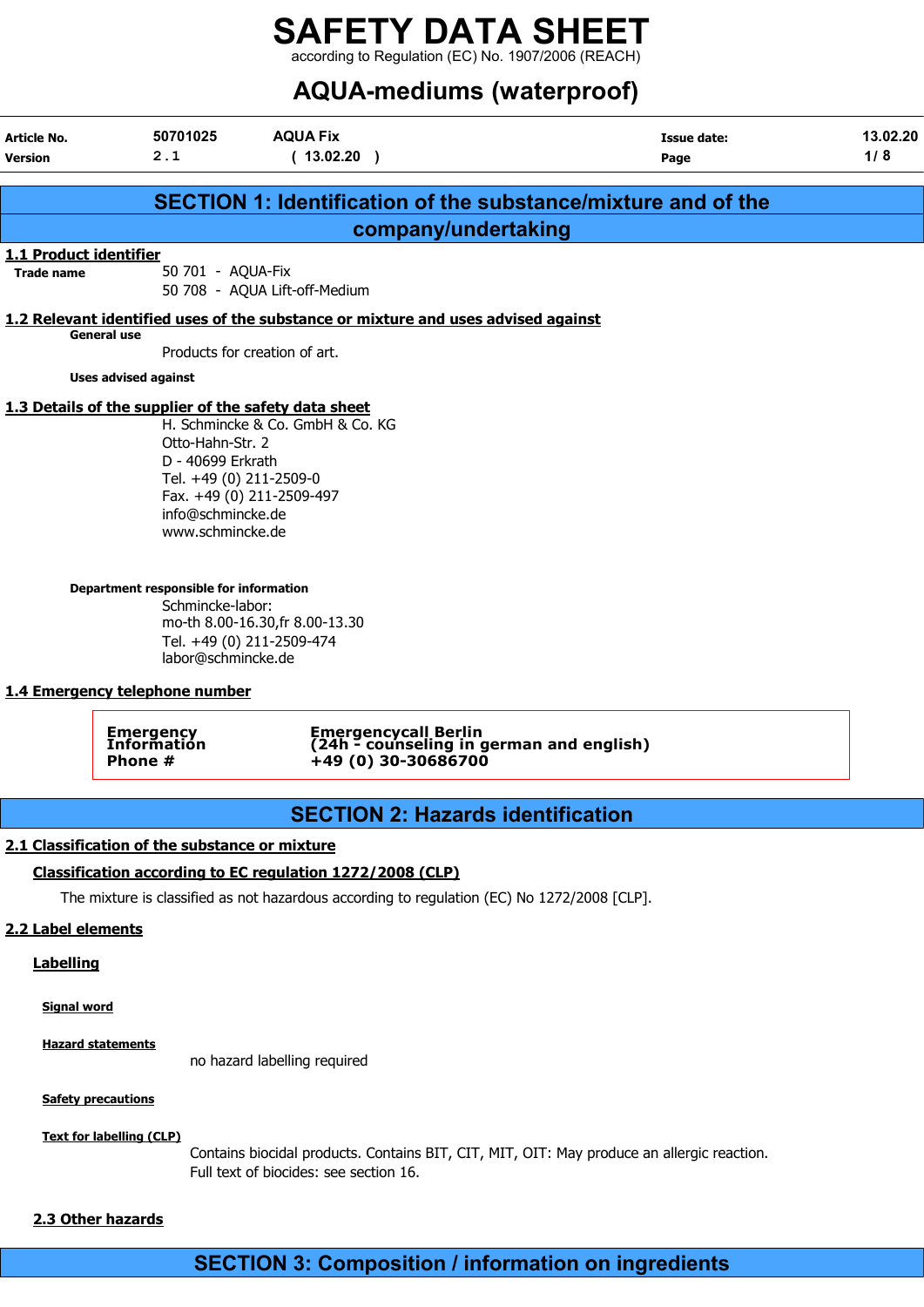according to Regulation (EC) No. 1907/2006 (REACH)

# AQUA-mediums (waterproof)

| Article No.    | 50701025 | <b>AQUA Fix</b> | Issue date: | 13.02.20 |
|----------------|----------|-----------------|-------------|----------|
| <b>Version</b> | <u>.</u> | 13.02.20        | Page        | 21 O     |

#### 3.1 Substances

Chemical characterisation **Water** Additive pure acrylate CAS-Number EINECS / ELINCS / NLP EU index number REACH registration No. Hazchem-Code CI-Number

#### 3.2 Mixtures

| Substance 1                                                                                             |
|---------------------------------------------------------------------------------------------------------|
| ammonia: CAS-Number: 1336-21-6                                                                          |
| EU index number: 215-647-6                                                                              |
| REACH registration No.: 01-2119488876-14-XXXX                                                           |
| Classification according to Directive 67/548/EEC or                                                     |
| 1999/45/EC:                                                                                             |
| Nature of Hazard: / R phrase(s):                                                                        |
| Classification according to EC regulation 1272/2008 (CLP):<br>Aquatic Acute 1; H400 / STOT SE 3; H335 / |

Additional information

# SECTION 4: First aid measures

#### 4.1 Description of first aid measures

#### General information

If you feel unwell, seek medical advice (show the label where possible).

#### In case of inhalation

No special measures are required.

#### In case of skin contact

Thoroughly wash skin with soap and water. Seek medical attention if irritation persists.

#### After eye contact

In case of contact with eyes, rinse immediately with plenty of flowing water for 10 to 15 minutes holding eyelids apart.

Seek medical attention if irritation persists.

#### After swallowing

Rinse mouth with water. Let water be drunken in little sips (dilution effect). If you feel unwell, seek medical advice.

# 4.2 Most important symptoms and effects, both acute and delayed

No data available

# 4.3 Indication of any immediate medical attention and special treatment needed

Treat symptomatically.

SECTION 5: Firefighting measures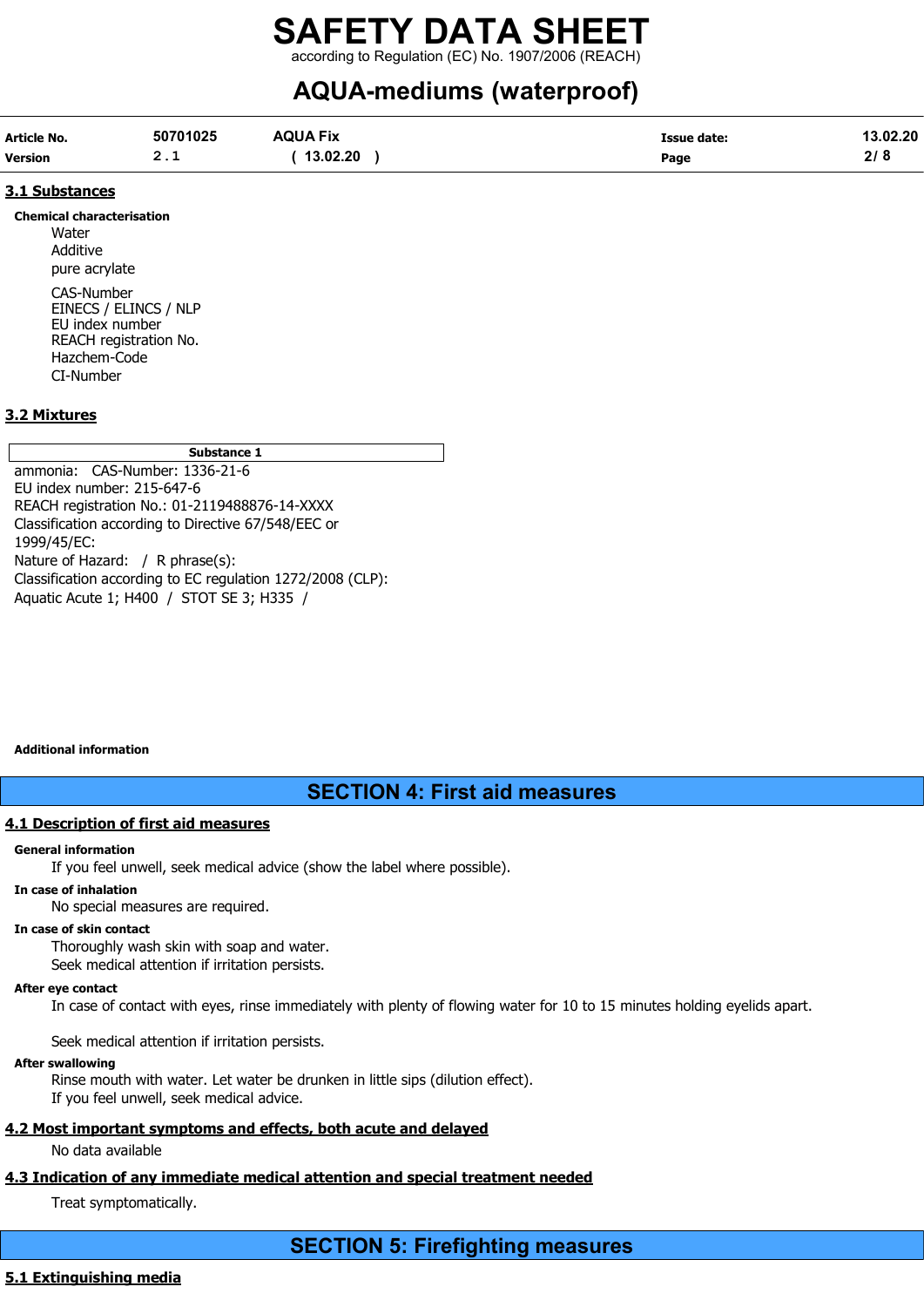# SAFETY DATA SHEET according to Regulation (EC) No. 1907/2006 (REA

# AQUA-mediums (waterproof)

| Article No.    | 50701025 | <b>AQUA Fix</b> | <b>Issue date:</b> | 13.02.20 |
|----------------|----------|-----------------|--------------------|----------|
| <b>Version</b> | <u>.</u> | 13.02.20        | Page               | 3/8      |

#### Suitable extinguishing media

Product is non-combustible. Extinguishing materials should therefore be selected according to surroundings.

Extinguishing media which must not be used for safety reasons

none

#### 5.2 Special hazards arising from the substance or mixture

In case of fire may be liberated: Carbon monoxide and carbon dioxide

#### 5.3 Advice for firefighters

Special protective equipment for firefighters

Use appropriate respiratory protection.

Additional information

### SECTION 6: Accidental release measures

#### 6.1 Personal precautions, protective equipment and emergency procedures

Avoid contact with skin, eyes, and clothing.

#### 6.2 environmental precautions

Discharge into the environment must be avoided.

#### 6.3 Methods and material for containment and cleaning up

Methods for cleaning up

Collect spilled material using paper towels and dispose.

#### Additional information

#### 6.4 Reference to other sections

Dispose of waste according to applicable legislation.

# SECTION 7: Handling and storage

#### 7.1 Precautions for safe handling

#### Advices on safe handling

Handle in accordance with good industrial hygiene and safety practice.

#### Precautions against fire and explosion

No special measures are required.

### 7.2 Conditions for safe storage, including any incompatibilities

#### Requirements for storerooms and containers

Store in a well-ventilated place. Keep container tightly closed. Keep away from sources of ignition and heat.

#### Hints on joint storage

Storage class Further details

Protect from frost and exposure to sun.

### 7.3 Specific end use(s)

# SECTION 8: Exposure controls/personal protection

### 8.1 Control parameters

### 8.2 Exposure controls

### Occupational exposure controls

#### Respiratory protection

With correct and proper use, and under normal conditions, breathing protection is not required.

Hand protection Protective gloves Qualified materials: Fluororubber (Viton) Observe glove manufacturer's instructions concerning penetrability and breakthrough time.

#### Eye protection

**Goggles**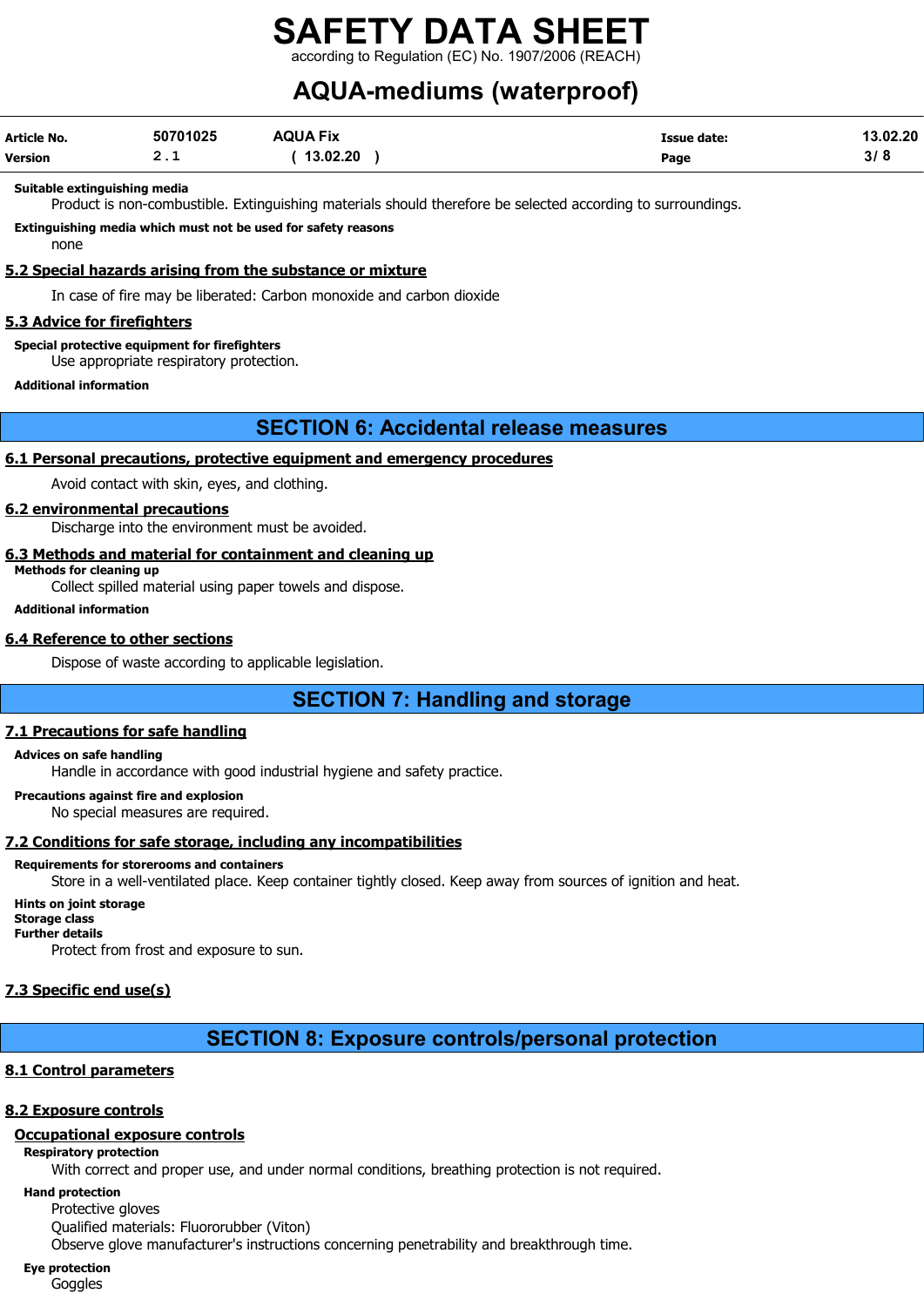according to Regulation (EC) No. 1907/2006 (REACH)

# AQUA-mediums (waterproof)

| Article No.    | 50701025 | <b>AQUA Fix</b> | Issue date: | 13.02.20 |
|----------------|----------|-----------------|-------------|----------|
| <b>Version</b> | <u>.</u> | 13.02.20        | Page        | 4/8      |

#### Body protection

Wear suitable protective clothing. Wash contaminated clothing prior to re-use.

General protection and hygiene measures After work, wash hands and face.

# SECTION 9: Physical and chemical properties

#### 9.1 information on basic physical and chemical properties

| Form   | liauid           |
|--------|------------------|
| Colour | whitish          |
| Odour  | almost odourless |

| Initial boiling point and              | min<br>$\sim$ 100 °C | max         |       |
|----------------------------------------|----------------------|-------------|-------|
|                                        |                      |             |       |
| boiling range                          |                      |             |       |
| <b>Melting point/freezing point</b>    |                      |             |       |
| Flash point/flash point range          |                      |             |       |
| <b>Flammability</b>                    |                      |             |       |
| <b>Ignition temperature</b>            |                      |             |       |
| <b>Auto-ignition temperature</b>       |                      |             |       |
| <b>Explosion limits</b>                |                      |             |       |
| <b>Refraction index</b>                |                      |             |       |
| <b>PH</b> value                        | 8,5                  | 9,5         |       |
| <b>Viscosity</b>                       |                      |             |       |
| <b>Viscosity</b>                       |                      |             |       |
| Vapour pressure                        |                      |             |       |
| <b>Density</b>                         |                      | $1,05$ g/ml | 20 °C |
| Partition coefficient: n-octanol/water |                      |             |       |

Danger of explosion

#### 9.2 Other information

# SECTION 10: Stability and reactivity

#### 10.1 Reactivity

Product is stable under normal storage conditions.

#### 10.2 Chemical stability

#### 10.3 Possibility of hazardous reactions

## 10.4 Conditions to avoid

Protect from frost and exposure to sun.

#### 10.5 Incompatible materials

#### 10.6 Hazardous decomposition products

Hazardous vapours may form during fires.

# SECTION 11: Toxicological information

#### 11.1 Information on toxicological effects

#### Toxicological tests

| 1336-21-6 | ammonia        |                         |      |           |          |  |
|-----------|----------------|-------------------------|------|-----------|----------|--|
|           | .<br>$0 + 0 +$ | T DE I<br><b>TIN YA</b> | 1100 | 350,00000 | $m \sim$ |  |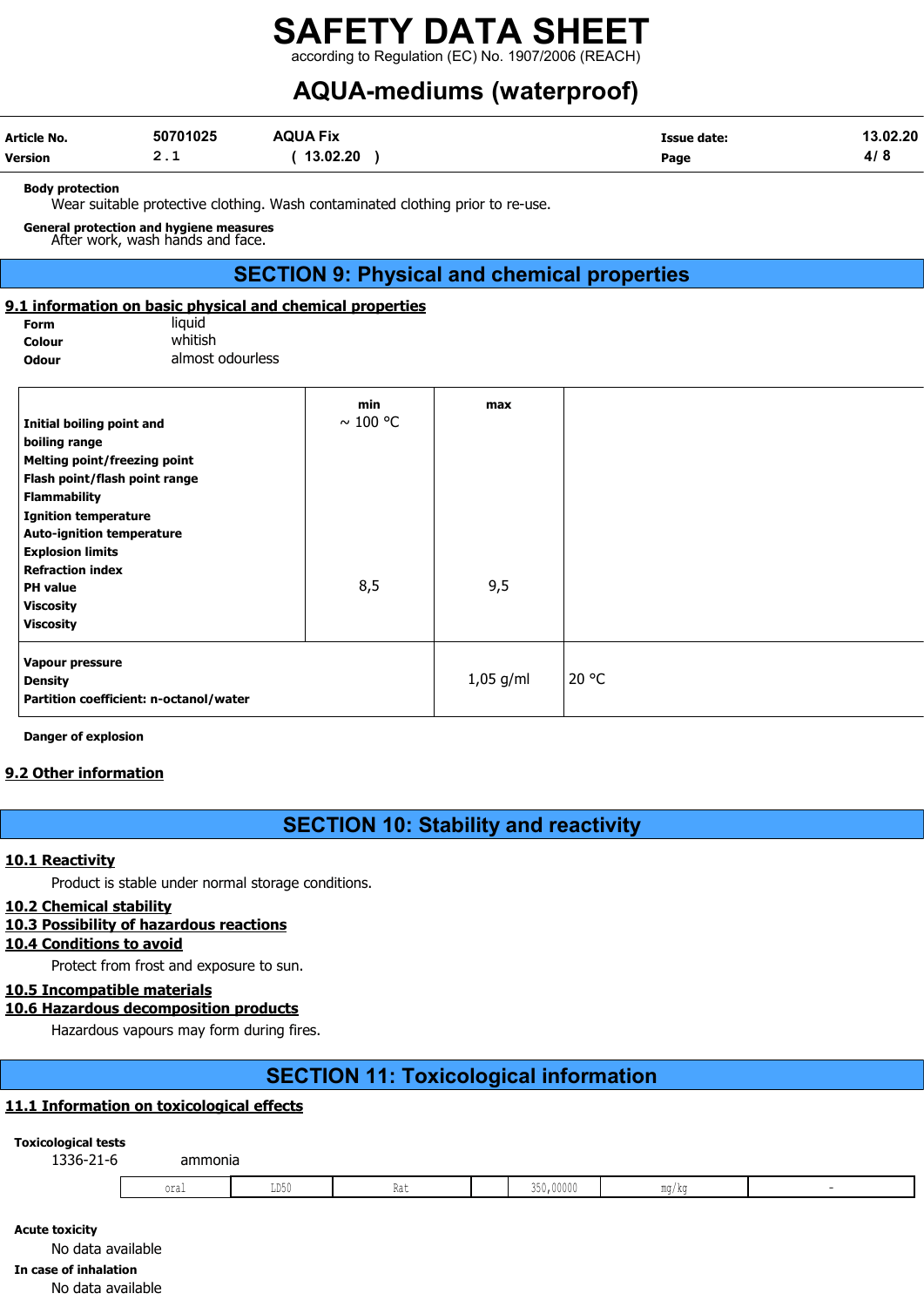# SAFETY DATA SHEET according to Regulation (EC) No. 1907/2006 (REACH)

# AQUA-mediums (waterproof)

| Article No.    | 50701025 | <b>AQUA Fix</b> | <b>Issue date:</b> | 13.02.20 |
|----------------|----------|-----------------|--------------------|----------|
| <b>Version</b> | <u>.</u> | 13.02.20        | Page               | ວ/ ໐     |

After swallowing

No data available In case of skin contact No data available After eye contact No data available

#### Practical experience

#### General remarks

# SECTION 12: Ecological information

#### 12.1 Toxicity

#### Ecotoxicological effects

1336-21-6 ammonia

| $T \cap \Gamma'$<br>⊥∪∪⊍ | $+151$<br>ᆂᆂᇦᄞ                 | 8,20000 |             | yon |
|--------------------------|--------------------------------|---------|-------------|-----|
| DOE!<br>⊔∪∪⊍             | Daphnia magna<br>water<br>(B10 | 0,66000 | mm<br>VVIII | 4δΩ |

#### Aquatic toxicity

No data available Water Hazard Class 1 WGK catalog number General information

#### 12.2 Persistence and degradability

Further details Product is partially biodegradable. Oxygen demand

#### 12.3 Bioaccumulative potential

Bioconcentration factor (BCF) Partition coefficient: n-octanol/water

#### 12.4 Mobility in soil

No data available

### 12.5 Results of PBT and vPvB assessment

No data available

#### 12.6 Other adverse effects

General information

# SECTION 13: Disposal considerations

# 13.1 Waste treatment methods

### **Product**

Waste key number

080 112 080112 waste paint and varnish other than those mentioned in 080111 Recommendation

### Contaminated packaging

Waste key number Recommendation

Non-contaminated packages may be recycled. Handle contaminated packages in the same way as the substance itself.

# Additional information

SECTION 14: Transport information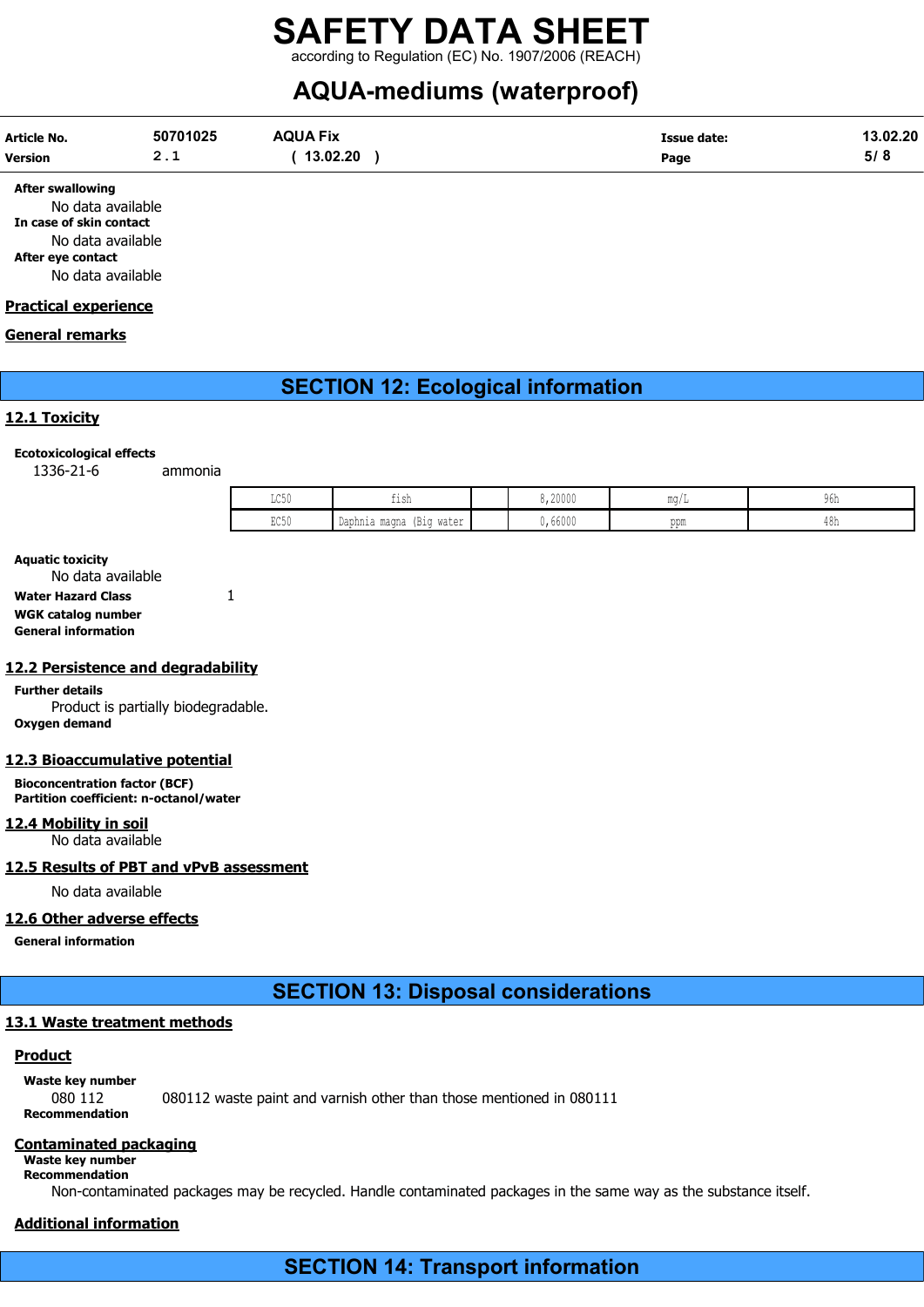# SAFETY DATA SHEET according to Regulation (EC) No. 1907/2006 (REACH)

# AQUA-mediums (waterproof)

| Article No. | 50701025 | <b>AQUA Fix</b> | Issue date: | 13.02.20 |
|-------------|----------|-----------------|-------------|----------|
| Version     | <u>.</u> | 13.02.20        | Page        | ס וס     |

#### 14.1 UN number

#### 14.2 UN proper shipping name

ADR, ADN No dangerous good in sense of these transport regulations. IMDG, IATA

#### 14.3 Transport hazard class(es)

ADR, ADN IMDG IATA

#### 14.4 Packing group

#### 14.5 Environmental hazards

Marine Pollutant - IMDG

#### 14.6 Special precautions for user

#### Land transport (ADR/RID)

Code: ADR/RID Kemmler-number Hazard label ADR Limited quantities Contaminated packaging: Instructions Contaminated packaging: Special provisions Special provisions for packing together Portable tanks: Instructions Portable tanks: Special provisions Tank coding Tunnel restriction Remarks EQ Special provisions

#### Sea transport (IMDG)

EmS Special provisions Limited quantities Contaminated packaging: Instructions Contaminated packaging: Special provisions IBC: Instructions IBC: Provisions Tank instructions IMO Tank instructions UN Tank instructions Special provisions Stowage and segregation Properties and observations Remarks EQ

#### Air transport (IATA-DGR)

Hazard Passenger Passenger LQ Cargo ERG Remarks EQ Special Provisioning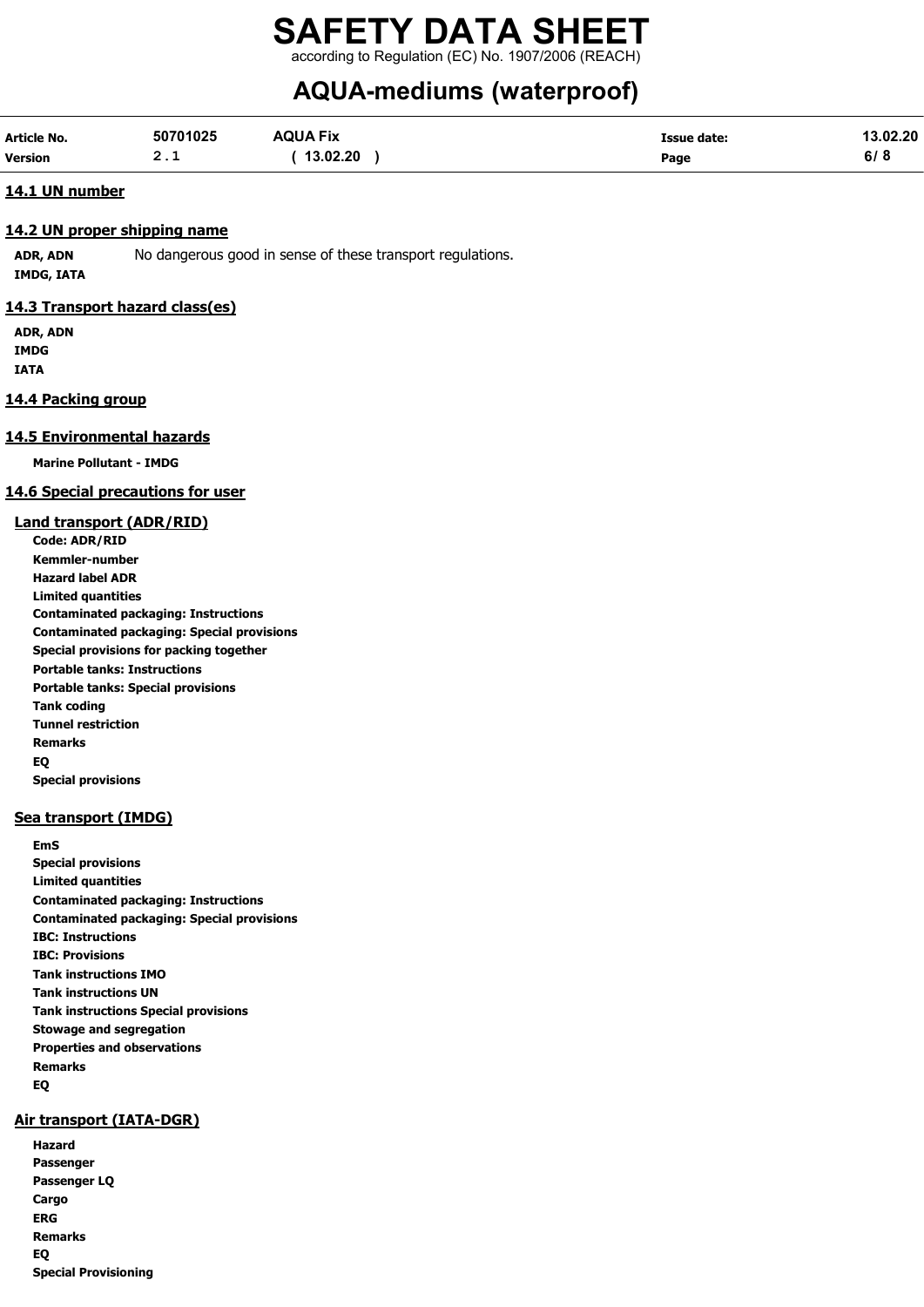according to Regulation (EC) No. 1907/2006 (REACH)

# AQUA-mediums (waterproof)

| Article No. | 50701025 | <b>AQUA Fix</b> | <b>Issue date:</b> | 13.02.20 |
|-------------|----------|-----------------|--------------------|----------|
| Version     | <u>.</u> | 13.02.20        | Page               | 710      |

#### 14.7 Transport in bulk according to Annex II of MARPOL 73/78 and the IBC Code

No data available

# SECTION 15: Regulatory information

#### 15.1 Safety, health and environmental regulations/legislation specific for the substance or mixture

#### National regulations

#### Europe

Contents of VOC [%] Contents of VOC  $[a/L]$ Further regulations, limitations and legal requirements

#### **Germany**

Storage class Water Hazard Class  $1$ WGK catalog number Incident regulation Information on working limitations Further regulations, limitations and legal requirements

#### Denmark

Further regulations, limitations and legal requirements

#### **Hungary**

Further regulations, limitations and legal requirements

#### Great Britain

Further regulations, limitations and legal requirements

#### Switzerland

Contents of VOC [%]  $< 0.5 %$ Further regulations, limitations and legal requirements

#### **USA**

Further regulations, limitations and legal requirements Federal Regulations State Regulations

#### **Japan**

Further regulations, limitations and legal requirements

#### **Canada**

Further regulations, limitations and legal requirements

#### 15.2 Chemical Safety Assessment

Further information

# SECTION 16: Other information

| Hazard statements (CLP)    | H314 Causes severe skin burns and eye damage.                                  |
|----------------------------|--------------------------------------------------------------------------------|
|                            | H335 May cause respiratory irritation.                                         |
|                            | H400 Very toxic to aquatic life.                                               |
| <b>Further information</b> | This information is abased on our current state of knowledge and describes the |